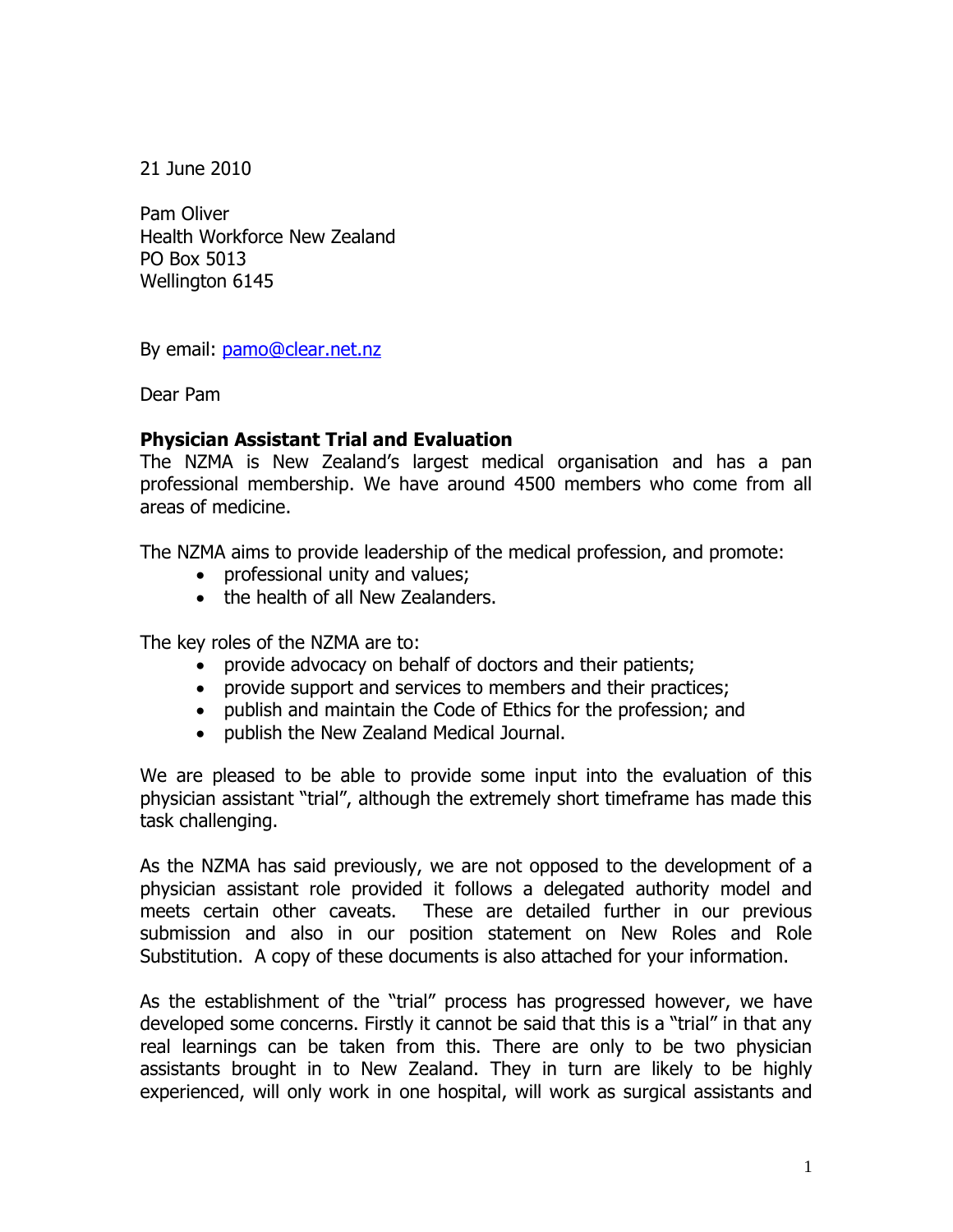their positions will be completely supernumery to existing staff. Given these facts we think it unlikely that the results of any evaluation can be extrapolated to how effective they would be in other hospitals with less resources and across different scopes of practice. It cannot test whether there will be any real issues in terms of work pressure, or repercussions on the workload and training of RMOs given these facts. It is, therefore, not a trial but a demonstration of how employing two extra surgical assistants can improve the flow of work.

This in turn means that there are serious issues to consider when it comes to an evaluation of the demonstration as, regardless of these facts, it is likely that the results of this demonstration will be extrapolated to apply to many very different situations. Particular matters we would like the evaluation to focus on therefore are:

- Whether or not the physician assistants have "filled a gap"? (A problematic issue given that both positions are supernumery). In respect to the "gap" the evaluation would need to provide more than simple feedback on whether the physician assistants were useful (clearly they will be), but whether they undertook tasks that weren't being done previously and/or enabled a more productive team.
- Productivity and quality of service. Is the employment of physician assistants a cost effective option compared to using the existing workforce in different ways (which in turn may involve some upskilling), recruiting more doctors and nurses (the assumption here is that more are available), employing administrative staff to take on the administrative tasks doctors are currently required to do, paying more for additional work etc.
- What learnings (if any) will come from the demonstration and how these can be related to other areas? This is something we are particularly interested in the evaluation providing some guidance on, given that other parties will be seeking to interpret the results more broadly regardless of the demonstration's constraints.
- The impact of physician assistants:
	- $\circ$  on existing roles, particularly RMOs, house surgeons and registrars. Were RMOs getting the same experiences/doing less paperwork or 'secretarial' jobs, able to attend theatre etc?
	- $\circ$  on the training of RMOs. (Was the training of RMOs compromised as senior medical officers' time was now taken up with additional supervisory duties? Alternatively were sufficient tasks that came within both the RMO and Physician Assistant position descriptions